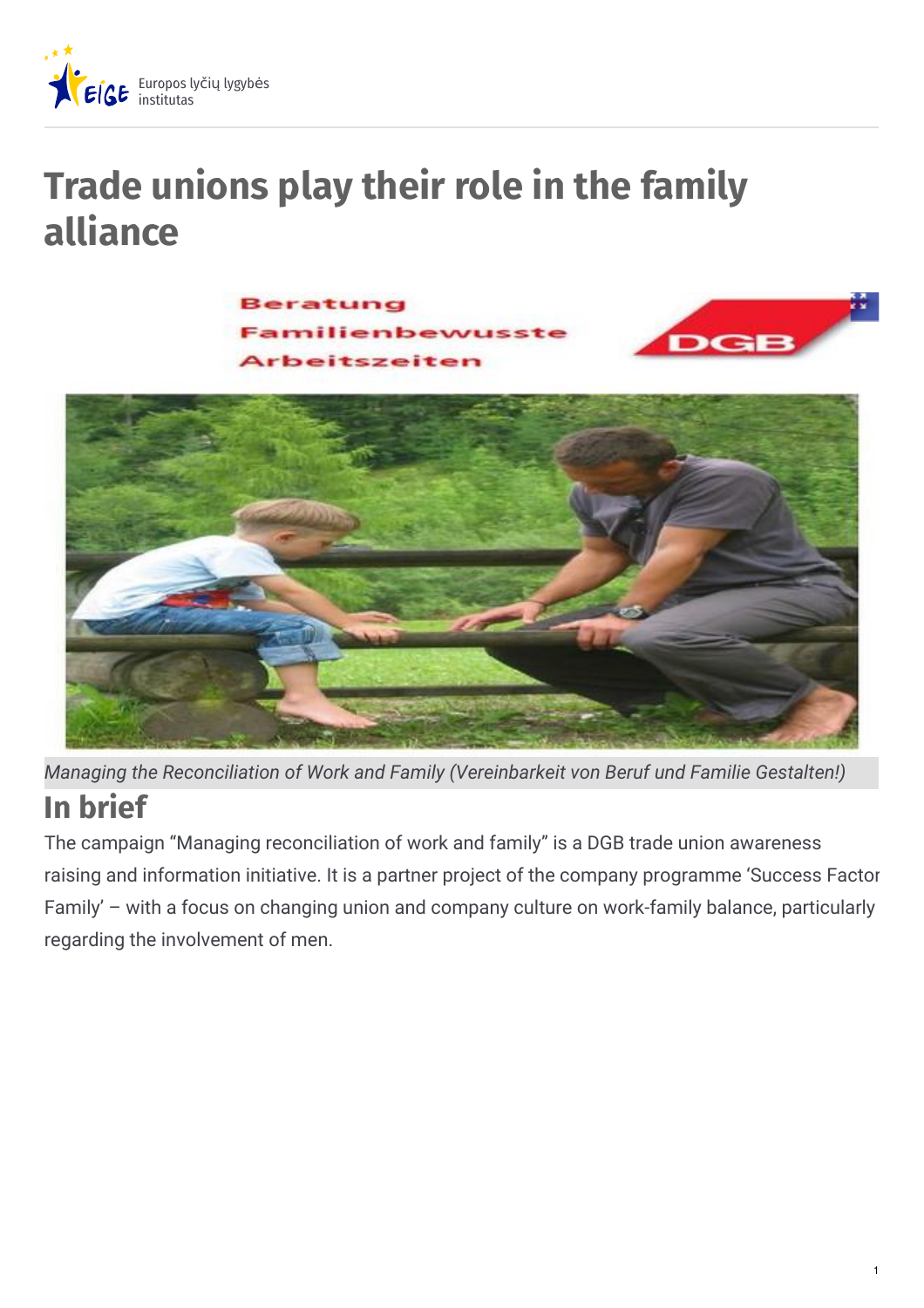Reconciling work and family life is a core element of the DGB's gender policy. The focus is on raising awareness about reconciliation through training provided by trade unions (workshops, seminars, specialist conferences), and thus to enable works councils to develop solutions to enhance reconciliation through company agreements. Issues covered include family-conscious working hours and working hours appropriate to different phases of life. Tools include information leaflets and flyers, counselling for companies (provided to some 35 companies), checklists, company agreements and a newsletter. Since 2013 coaching has been introduced for works councils with limited experience of reconciliation. Brochures produced include guidelines on good counselling practices, 'Men at Work' which aims to raise awareness about men's work-life balance; and training modules and measures to sensitive unions and employers in 'Men's Task: Reconciliation'.

### **Training for works councils**

The German Federal Ministry for Family Affairs, Senior Citizens, Women and Youth, with the support of the ESF, promotes family-friendly employment practices through a programme for companies called Erfolgsfaktor Familie (Success Factor Family). The Vereinbarkeit von Beruf und Familie Gestalten! (Managing the Reconciliation of Work and Family) project, run by DGB, the German Trade Union Confederation, complements it from the point of view of trade unions and the employees they represent.

The DGB developed the project as part of its role as the representative of the social partners in the Impulse Group of the Allianz für Familie (Alliance for Family).

The project introduces the issue of reconciling work and family life into training provided by trade unions. It runs courses for works councils and staff councils to raise awareness of reconciliation, identify needs, develop solutions and specify rules and policies in collaboration with employers (e.g. in company agreements). The main target groups consist of trade unionists, works councils and staff councils, companies and administrations.

To date the education and training has covered the following topics:

Reconciliation of work and family: an introduction to the issue as part of the unions' educational work, to sensitise the organisation's members. Key topics covered were parental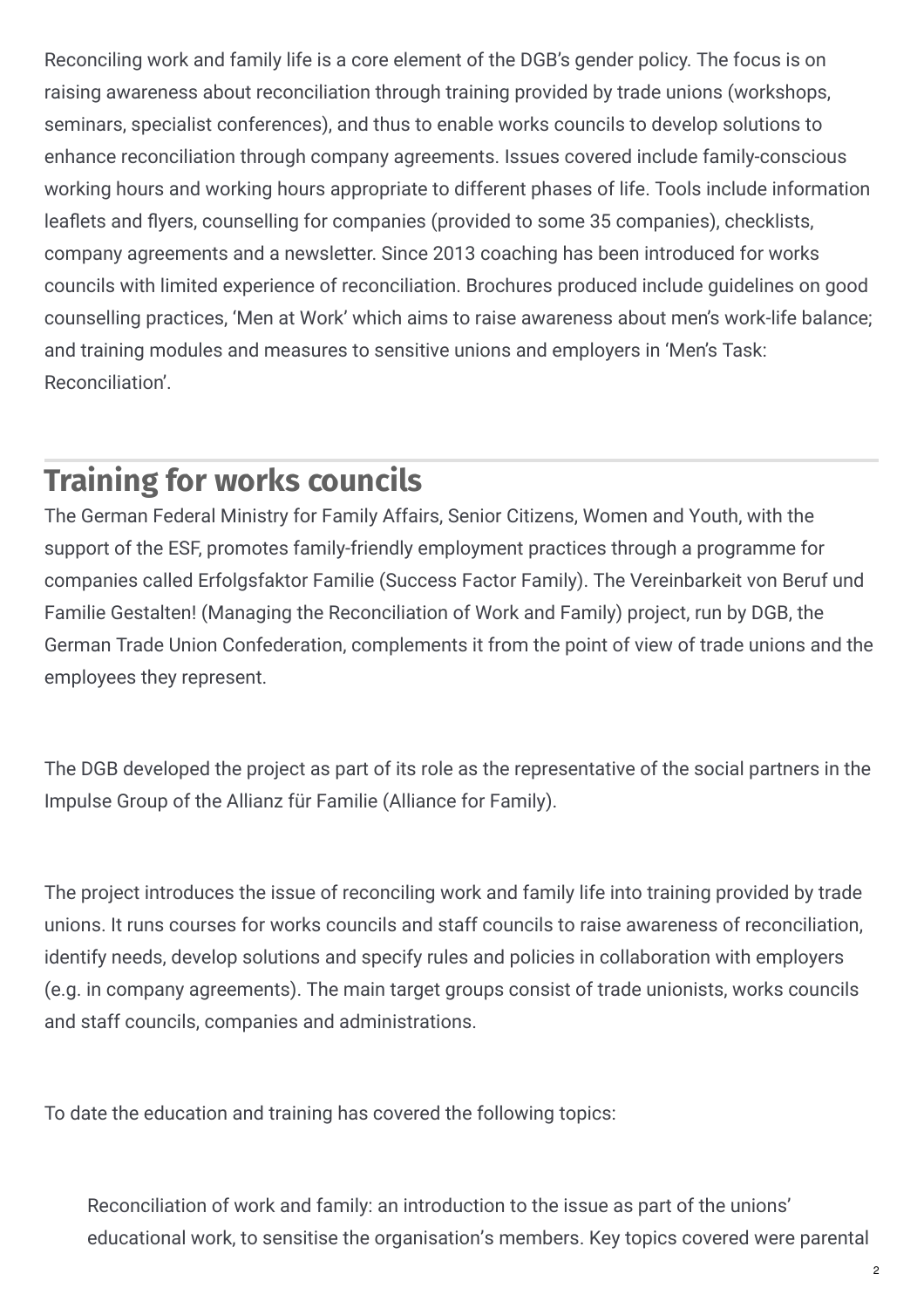leave, childcare, care and men;

Family-conscious working hours: the main topics were trends in working time, care-conscious working-hours, shift work, close to full-time work, life-phase oriented working hours, time options and possibilities;

Life-phase oriented working hours: the key topics were the reconciliation of family and work for young university scientists starting work, appropriate working hours in the family phase (particularly fathers' use of parental supplement and its long-term effects on company and partnership), and time options through working life. Also covered were leaving and returning to work, working close to full-time, reconciliation of paid work, and care and self-care in later adult life.

Tools used include examples of good practice; workshops, seminars and conferences; practicerelated recommendations on the key topics; counselling for enterprises and administrations; checklists; company and workplace agreements; and a newsletter.

# **Counselling for companies**

The counselling service for companies has been especially effective. Since 2011, some 35 enterprises have been advised, free of charge and in a company-specific way, how to develop tailor-made solutions in areas such as care-conscious working hours, shift work and difficult working conditions, part-time work and life-phase oriented working hours. The counselling process (up to 6 days of counselling) is systematic and adapted to conditions in the company, and includes the following steps:

assessing status quo and requirements developing joint objectives developing corresponding practical approaches and strategies monitoring implementation of measures support in evaluation

Since 2013 a strategy has been in place for coaching staff councils and works councils with little experience of the reconciliation of family and work. The coaching process (up to 4 days of coaching free of charge) consists of three phases: identification of objectives, raising awareness of family-conscious working time, and analysis of existing resources within the council.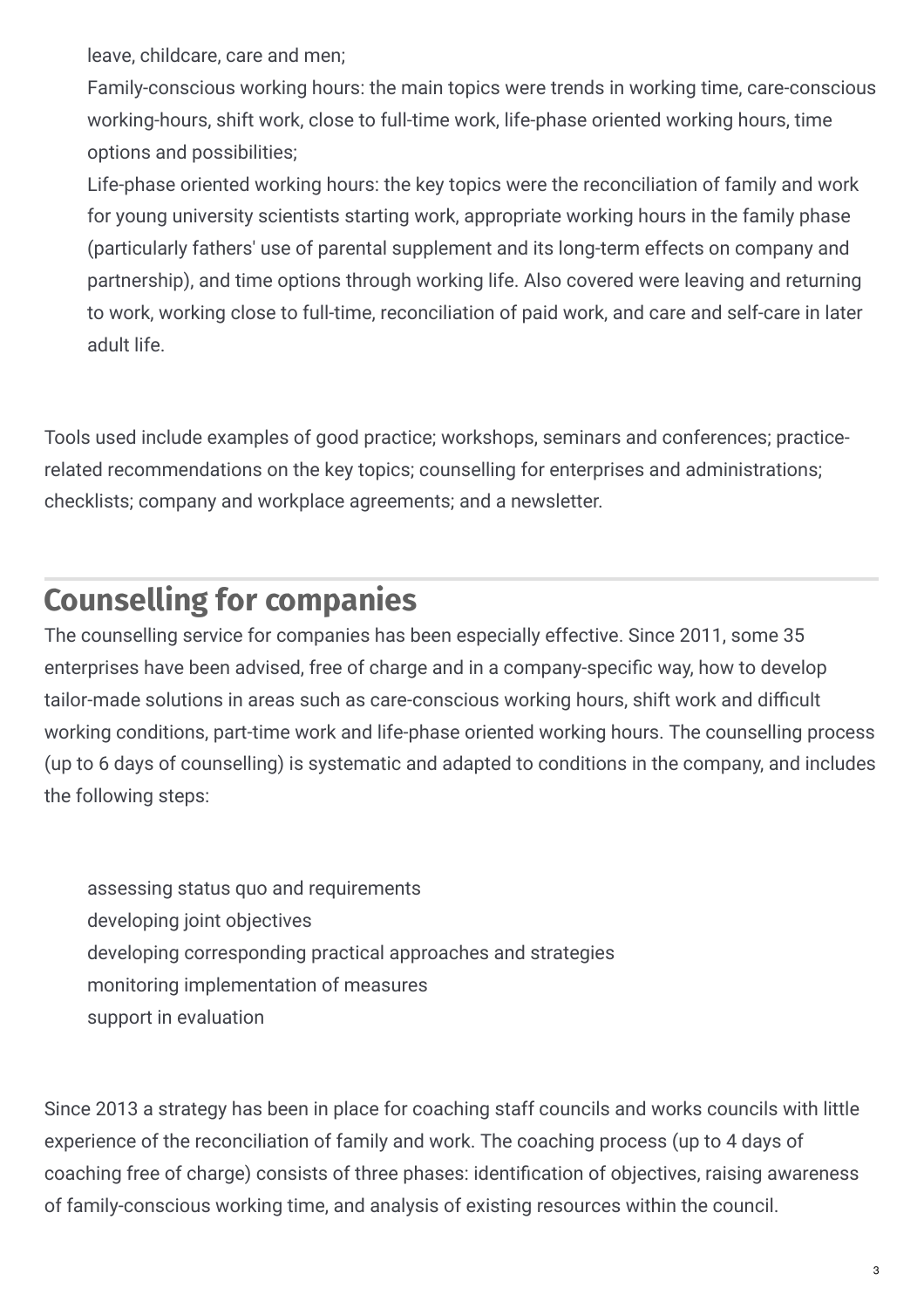The combination of knowledge transfer with individually tailored counselling and coaching for staff councils, works councils and enterprises constitutes an innovation.

# **Reconciliation contact points**

Furthermore, Reconciliation and work for men constitutes a specific field of action. In this context representatives of corporate interest groups are supported to function as competent points of contact for men. Two brochures on the topic were published. Männer bei der Arbeit (Men at Work) describes current developments in society and motivates readers to deal with the topic of men's work-life balance, while Männersache Vereinbarkeit (Men's Task: Reconciliation) describes a 10 hour training course of 9 modules including measures to sensitise representative bodies.

The project acknowledges and addresses the fact that a company's culture is of primary importance in improving the reconciliation of family and work, and hence improving gender equality. Works councils and staff councils with an awareness of equal opportunities and family issues can actively steer companies in the right direction  $-$  if they have the necessary training and commitment. This good practice is particularly relevant for countries with a strong trade union movement.

## **Contacts/Further Information Contacts**

Dr Frank Meissner

DGB-Bundesvorstand

Keithstraße 1/3

10787 Berlin

Germany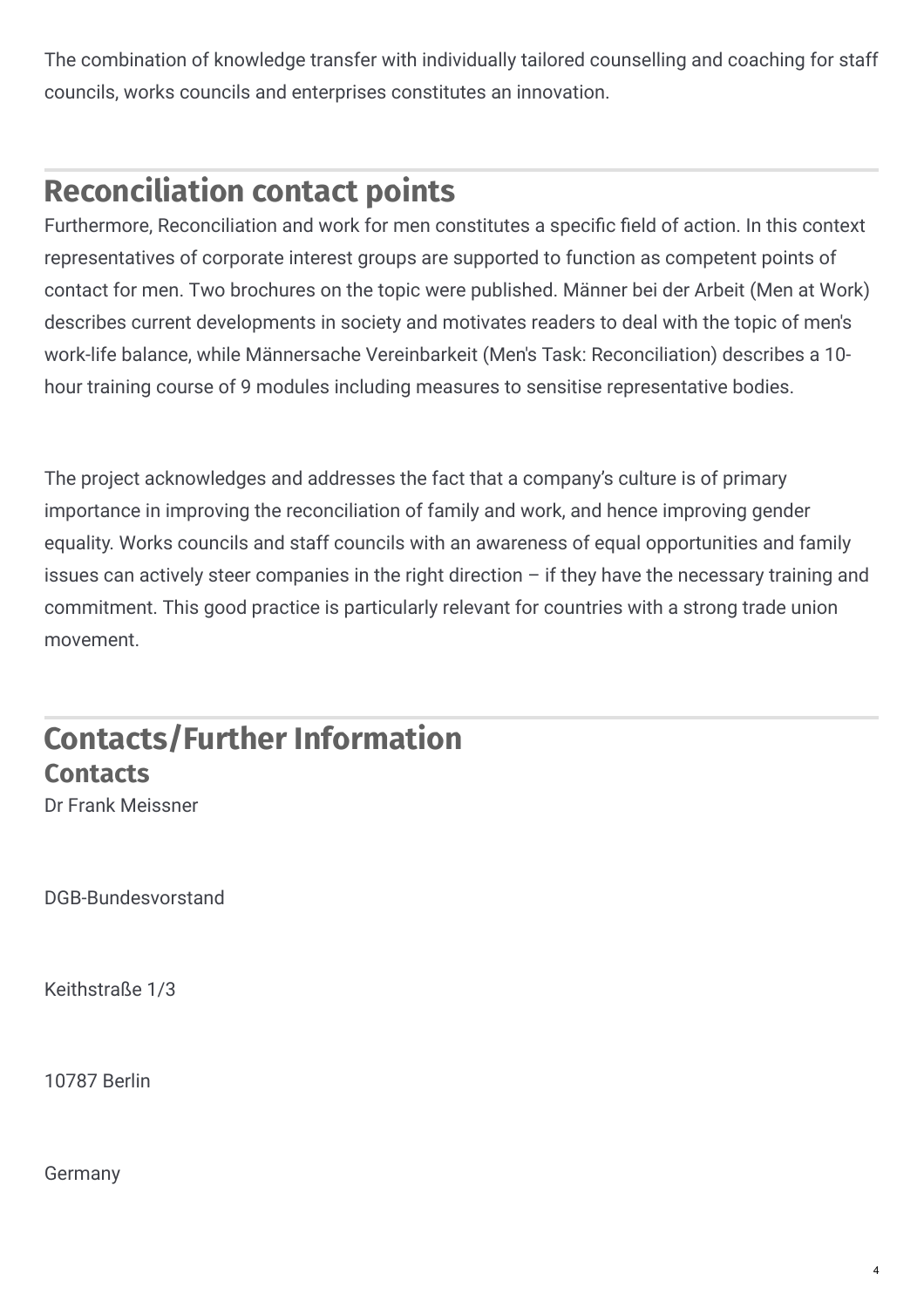+49 30 21 240 522

[frank.meissner@dgb.de](mailto:frank.meissner@dgb.de)

#### **Further information**

| <b>Website</b>                                                | 囨 |
|---------------------------------------------------------------|---|
| <b>Project flyer</b>                                          | 囨 |
| Männersache Vereinbarkeit and Männer bei der Arbeit brochures | 囨 |
| <b>ESF project outline</b>                                    | 囨 |

#### **NB image copyright**

Image from project flyer: <http://familie.dgb.de/++co++192d55a2-5eb1-11e0-625f-00188b4dc422>

### **More good practices**

EIGE's [collection](http://eige.europa.eu/gender-mainstreaming/good-practices) of good practices

EIGE's [approach](http://eige.europa.eu/gender-mainstreaming/good-practices/eige-approach) to good practices  $\rightarrow$